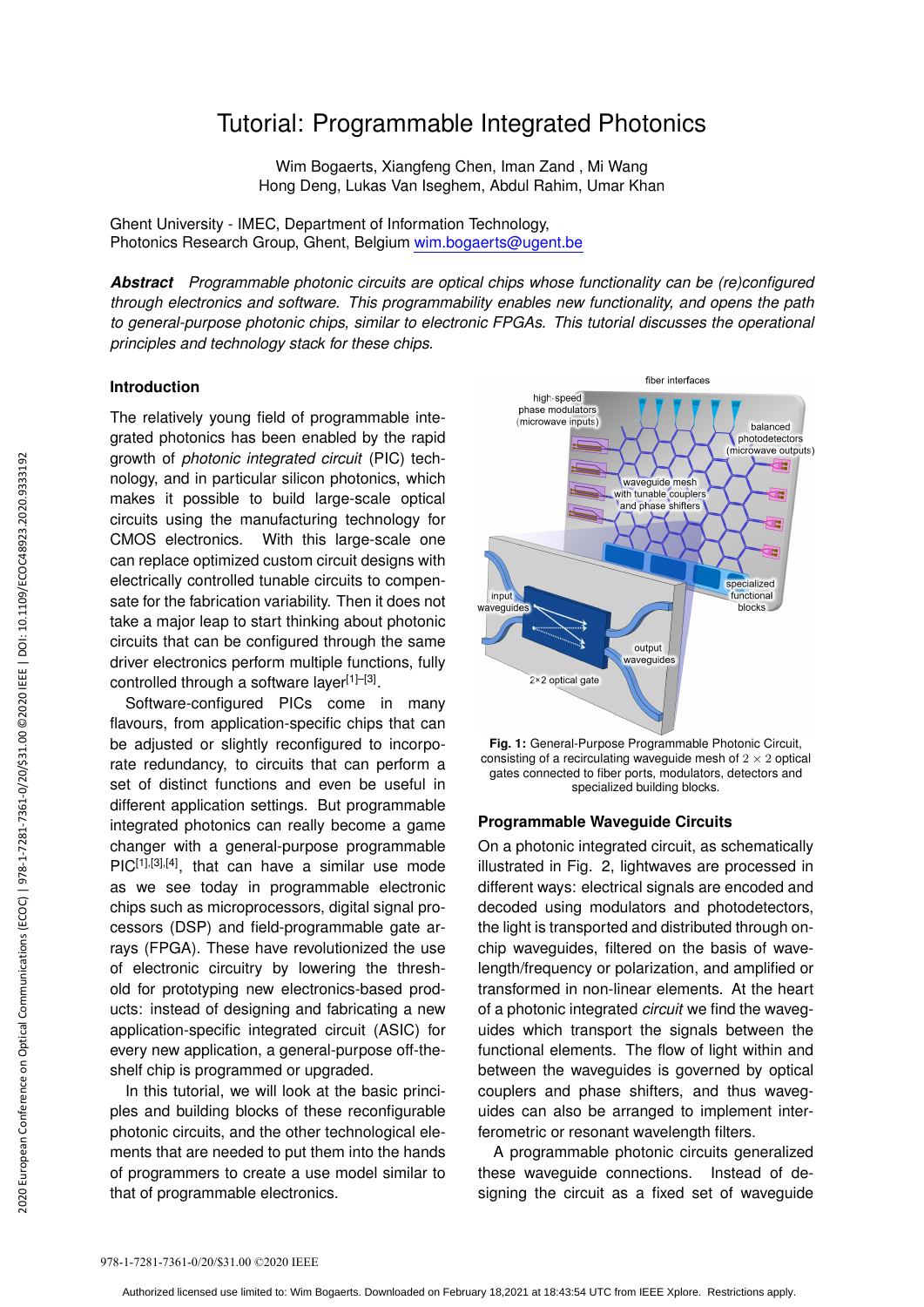routes, the connectivity is now implemented in a mesh of waveguides that are coupled together with electrically controlled couplers and phase shifters.These form so-called *optical* 2 × 2 *gates*, which mixes the light of two input waveguides into two output waveguides by controlling the coupling and the differential phase delay between the two arms. When there is no loss inside the gate, the transformation between the complex amplitudes at the input and output ports is unitary<sup>[5]</sup>.

These gates can now be connected together in a waveguide mesh that can have different topologies. We can identify two main classes of meshes: *forward-only* and *recirculating*[1]. In a forward-only mesh the waveguides are arranged such that light propagates in one direction through the mesh, from a set of input ports to a set of output ports<sup>[5]</sup>. When the mesh has a sufficient number of gates, it can project an arbitrary linear combination of the input ports onto the output ports. This effectively implement a linear matrix-vector product, or a multiply-accumulate (MAC) operation. Such operations form the core of many neural network processes or quantumoptic operations<sup>[6]</sup>.

The recirculating meshes take the connectivity one step further, making it possible for light to traverse the mesh in different directions and even loop back onto itself. The unit cells of such a mesh can be rectangular, triangular or hexagonal, or even combine different unit cells. Depending on the topology, this means that every port can now be used as either an input or an output. It also enables new functionality: the recirculating connectivity makes it possible to implement interferometric filters with optical delay lines and ring resonators. Some recirculating meshes can also be configured to perform the same functionality as the forward-only meshes. All the operations in such a waveguide mesh are linear, so for more advanced functionality, active elements such as modulators, amplifiers, photodetectors or non-linear material need to be introduced.These can be placed either at the edge of the mesh, or incorporated into the unit cells. The optimal strategies for this are still being elaborated, and it is also not yet clear what the best strategy is to scale the size of these waveguide meshes, taking into account optical losses in the  $2 \times 2$  gates and the connections to the electrical control layer. This could lead to partitioning and optimization of the mesh: especially in recirculating meshes, it might not be needed to have phase control in ev-



**Fig. 2:** Different waveguide mesh topologies. Top: Forward-only meshes<sup>[5],[6]</sup>, Bottom: recirculating meshes<sup>[7]</sup>

ery unit cell of the mesh.

Larger meshes impose more stringent requirements on the basic building blocks: wavequides, tunable coupler and optical phase shifters. These need to have a low optical loss, a short optical path length and a low power consumption (because there will be 100s or 1000s of these on a chip). That means that the the traditional silicon photonics tuning mechanism of heaters becomes less attractive, and alternative actuation mechanisms such as MEMS, phase change materials and liquid crystals present themselves.

### **More than Photonics**

Even though the optical signals are processed in the photonic circuit, it cannot function without the technologies around it. The manipulation of the optical functions through software requires multiple electronic driver and software layers, as well as packaging technologies to provide the physical interfaces from the photonic chip to the outside world, using fibers for optical signals and highspeed connectors for microwave signals.

Because a programmable photonic chip can have thousands of actively controlled elements, the interface between the photonics and the electronics drivers can be critical constraint, as wirebonding or flip-chipping techniques are limited in the number of pins that can be connected. And that is not counting the need for readout circuits monitoring the on-chip flow of light (which contains a lot of information, in the form of amplitude, phase, wavelength and propagation direction). Programmable photonics is pushing photonicelectronic integration schemes, and monolithic integration or dense 3D stacking could well provide a solution for this in the long term.